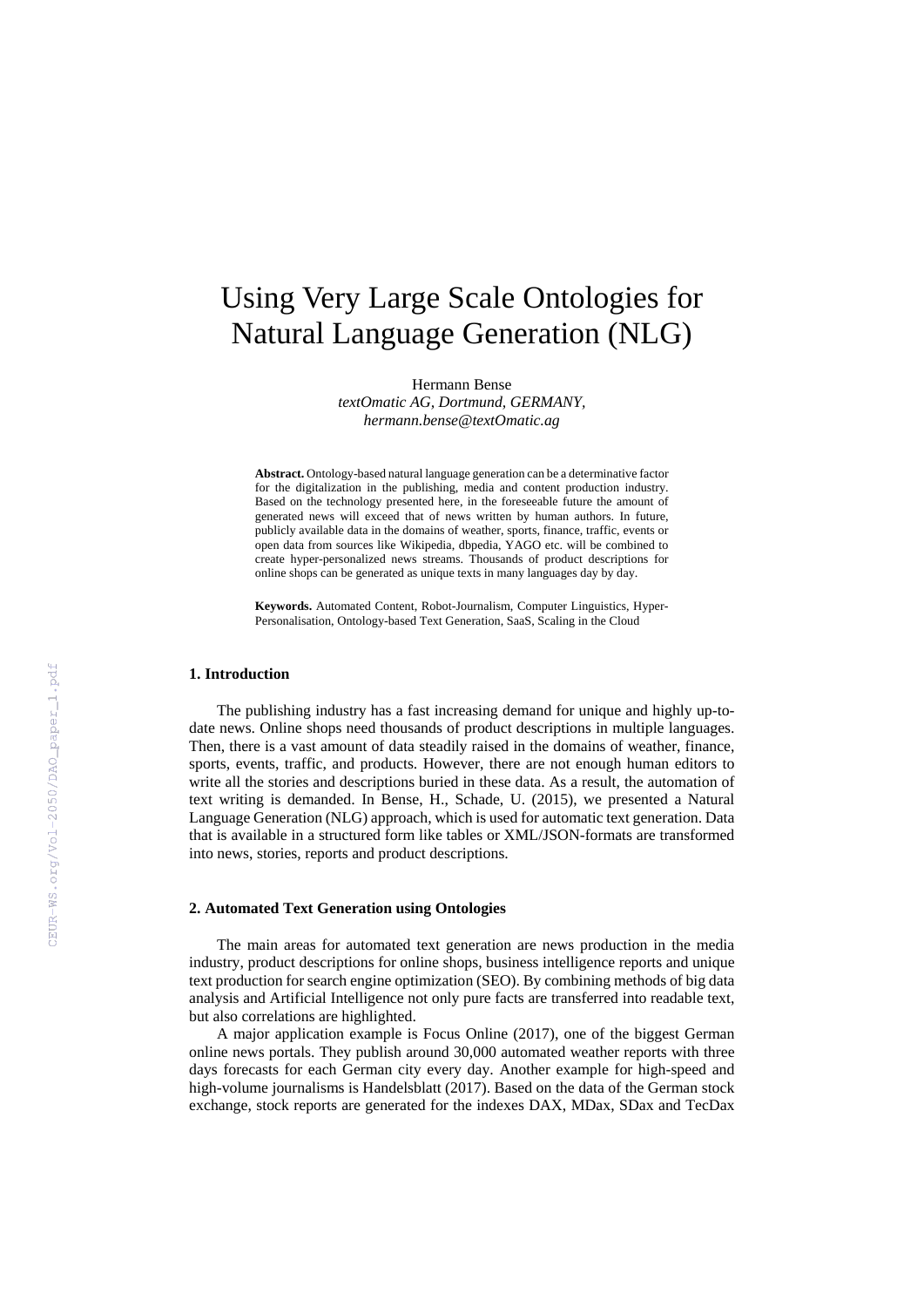every 15 minutes. In each trading day more than 1,000 reports are generated consisting of 300 to 700 words. These reports contain information on share price developments and correlate them to past data like all time highs/lows, as well as to data of other shares in the same business sector. An important side effect resulting from publishing such big numbers of highly relevant and up-to-date news is a considerably increased visibility within search engines like Google, Bing etc. As a consequence media outlets profit from more page views and revenues from affiliate marketing programs. The finance reports for handelsblatt.com rank top on Google page one for names of companies out of the German DAX (Deutscher Aktien Index) like SAP, e.on, Lufthansa etc., though the lists of search results show tenth of millions entries. For the purpose of SEO (Search Engine Optimization) also meta-tags based on schema.org structures are generated into the documents.



Figure 1: textOmatic\*Composer System Architecture and Components

From the mere numbers of published reports it is clear that human editors are not able to write them in the available time. In contrast, automated text generation produces such reports in seconds, and running the text generation tools in Google Cloud Platform or in Amazon AWS adds arbitrary scalability since the majority of the reports can be generated in parallel. The growth rate of the ontology for the generation of stock reports is about 90 million triples per year. The generated reports are provided to the customers mainly in XML-format as Software as a Service (SaaS). The ontologies which we currently have built, contain billions of triples. The excerpt from the English Wikipedia has about 250 million triples.

#### **3. Text Generation Framework and Technology**

The textOmatic\*Composer (2017) text generation framework is shown in figure 1. The central component is the O4-SQL-database which stores ontology data in triple form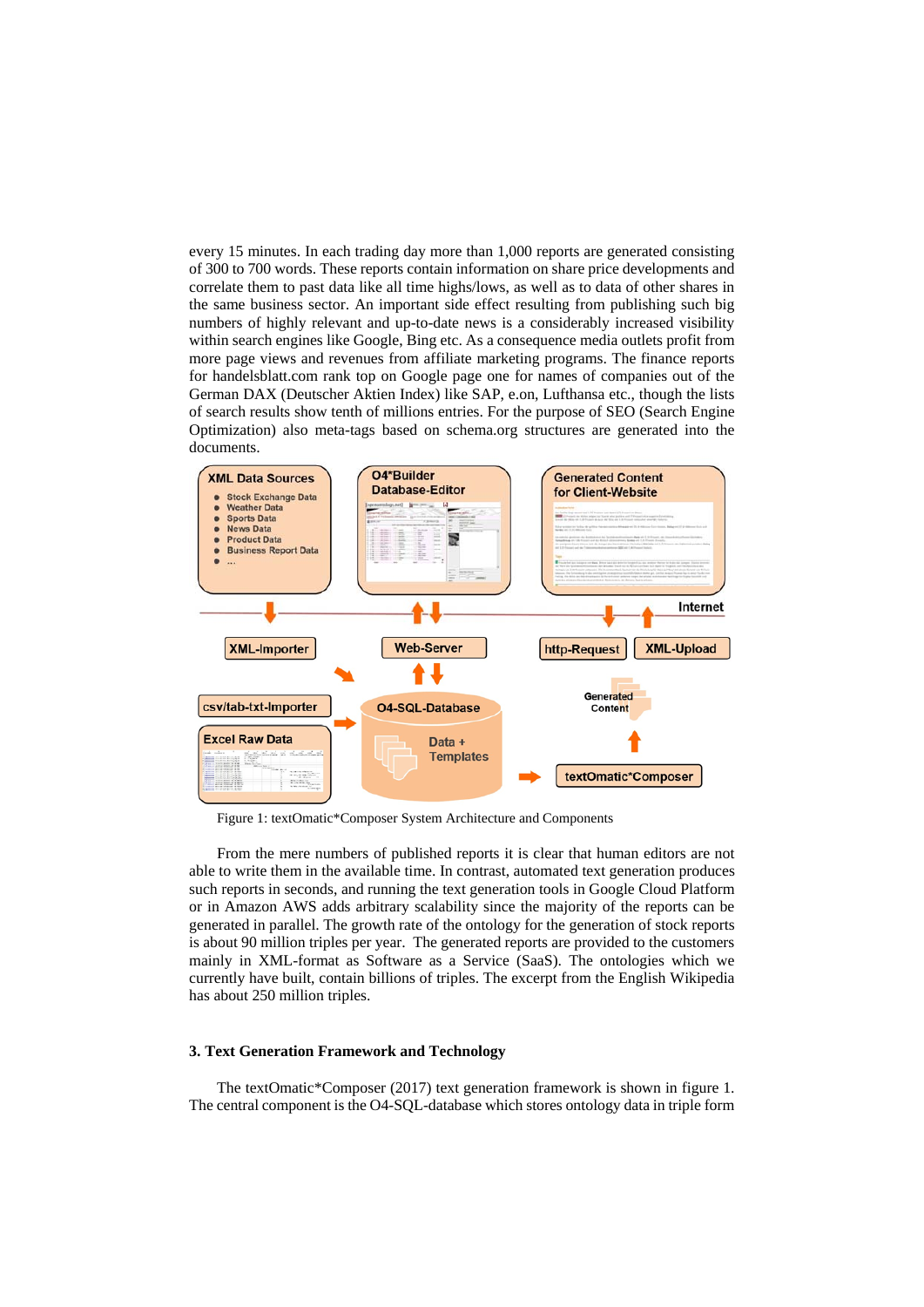as well as the templates for the text generation. The data for the text generation process is obtained from many sources and mainly provided as XML-streams based on XSDdefinitions. Also imports from csv-files and Excel-tables are possible. For each data source we have set up a different ontology following the conceptual modeling and naming conventions defined in Bense, H. (2014). These ontologies can be jointly accessed in one text generation application. Thus, it is possible to enrich the generated content with background information e.g., countries, cities, famous persons, etc. In the case, that complementing data is available from different providers, the conceptual models are amalgamated into domain-specific super-set models, which contain all classes and properties of the different source ontologies. Some providers of weather data supply data for pollination and ozon levels, while others do not. This enables to generate reports with richer and more precise contents, combining data from different sources. Since the internal data model of the O4-SQL databases consist of only one relation which stores the (s,p,o)-triples, changes to the conceptual models of the ontologies can be applied easily on-the-fly.

Our software works on cloud-based server platforms. The generation of texts of several hundred words takes no longer than a few seconds. In the Google and Amazon Clouds we have done benchmarks which show that we can generate with an average rate of several thousand texts per second. There are two different SaaS-methods (Software as a Service) to access the generated texts (Figure 1). Either generated texts can be retrieved by a http-request or they can be pushed with ftp-file transfers to the client site (XML-Upload). Mainly for the generation of product descriptions, customers also use in-house installations of the generation framework.

The Text Composing Language TCL which we developed, is a programming language specially designed for generating natural language texts. A TCL program is called a template and integrates HTML/XML/Javascript and PHP-Syntax. Van Deemter, K., Krahmer, E., Theune, M. (2005) argue, that systems *that call themselves template based can, in principle perform all NLG tasks in a linguistically well-founded way and that more and more actually systems of this kind deviate dramatically from the stereotypical systems that are often associated with the term <i>template*. Templates can be arbitrarily nested like subroutines. The templates and the ontological knowledge is stored in RDF-triple stores which have been implemented in MySQL. The data can be accessed via query interfaces in three different layers of expressive power. The top layer provides a description logic type of querying. The middle layer OQL (Ontology Query Language) supports a query interface, which is optimized for the RDF-triple store. OQL queries can be directly translated into MySQL-queries. MySQL has been chosen as underlying database system, because it is widely used and gives developers also the option to access ontologies with SQL.

Triples are of the form **(s,p,o)**, where s stands for subject, p for property and o for object. The basic OQL-statements for the retrieval of knowledge are **getObjects(s,p)** and **getSubjects(p,o)**. For instance, **getObjects(>Pablo\_Picasso,\*)** would retrieve all data and object properties of the painter Pablo Picasso. **getSubjects (.PlaceOfBirth, Malaga**) would return the list of all subjects, who were born in *Malaga*. Here is the example of a small TCL-program*:* 

```
[[LN = get(>Pablo-Picasso,.LastName,*)]] 
[[PoB = get(>Pablo-Picasso,.PlaceOfBirth,*)]] 
$LN$ was born in $PoB$.
```